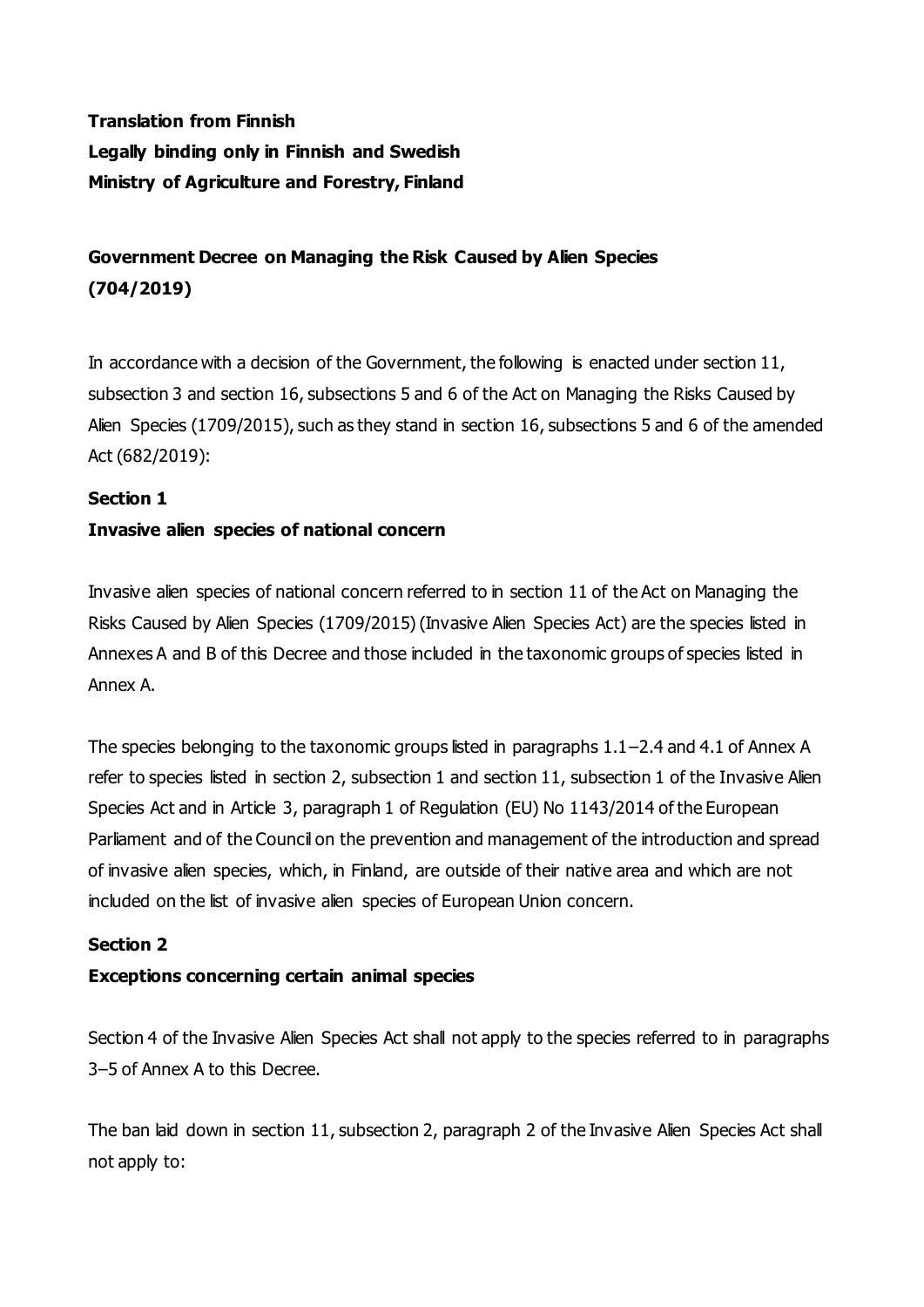1) specimens of species referred to in paragraphs 1–4 of Annex A which are used for an activity referred to in a permit under section 20, subsection 2 or section 20 a, subsection 1 of the Animal Welfare Act or for an activity referred to in the Act on the Protection of Animals Used for Scientific or Educational Purposes (497/2013);

2) specimens of species referred to in paragraph 1.1 of Annex A which are used as fur animals or their breeding animals.

## **Section 3 Prohibited hunting devices**

Iron traps may not be used to trap raccoons or raccoon dogs, nor may air guns be used to kill them.

The provisions of subsection 1 also apply to other mammals of comparable or larger size referred to in section 16 the Invasive Alien Species Act.

Iron traps may not be used to trap nutria on land, nor may air guns be used to kill them.

#### **Section 4**

#### **Requirements concerning firearms**

The bullet scoring energy of a rifled firearm to be used for the shooting of an animal referred to in section 16 of the Invasive Alien Species Act must be at least 100 joules when measured from the muzzle. However, raccoons, nutria and raccoon dogs, as well as other similarly sized mammals referred to in section 16 of the Invasive Alien Species Act, may be shot only with a firearm with a cartridge bullet weight of at least 2.5 grams and a bullet scoring energy of at least 200 joules when measured 100 metres from the muzzle or with a scoring energy of at least 300 joules when measured from the muzzle regardless of the bullet weight.

Mammal species referred to in section 16 of the Invasive Alien Species Act that are larger than those referred to in subsection 1 above may be shot only with a firearm with a cartridge bullet weight of at least 3.2 grams and a bullet scoring energy of at least 800 joules when measured 100 metres from the muzzle.

The gauge of a shotgun used to shoot an animal referred to in section 16 of the Invasive Alien Species Act must be smaller than 10 but at least 20. A shotgun with a gauge smaller than 20 may,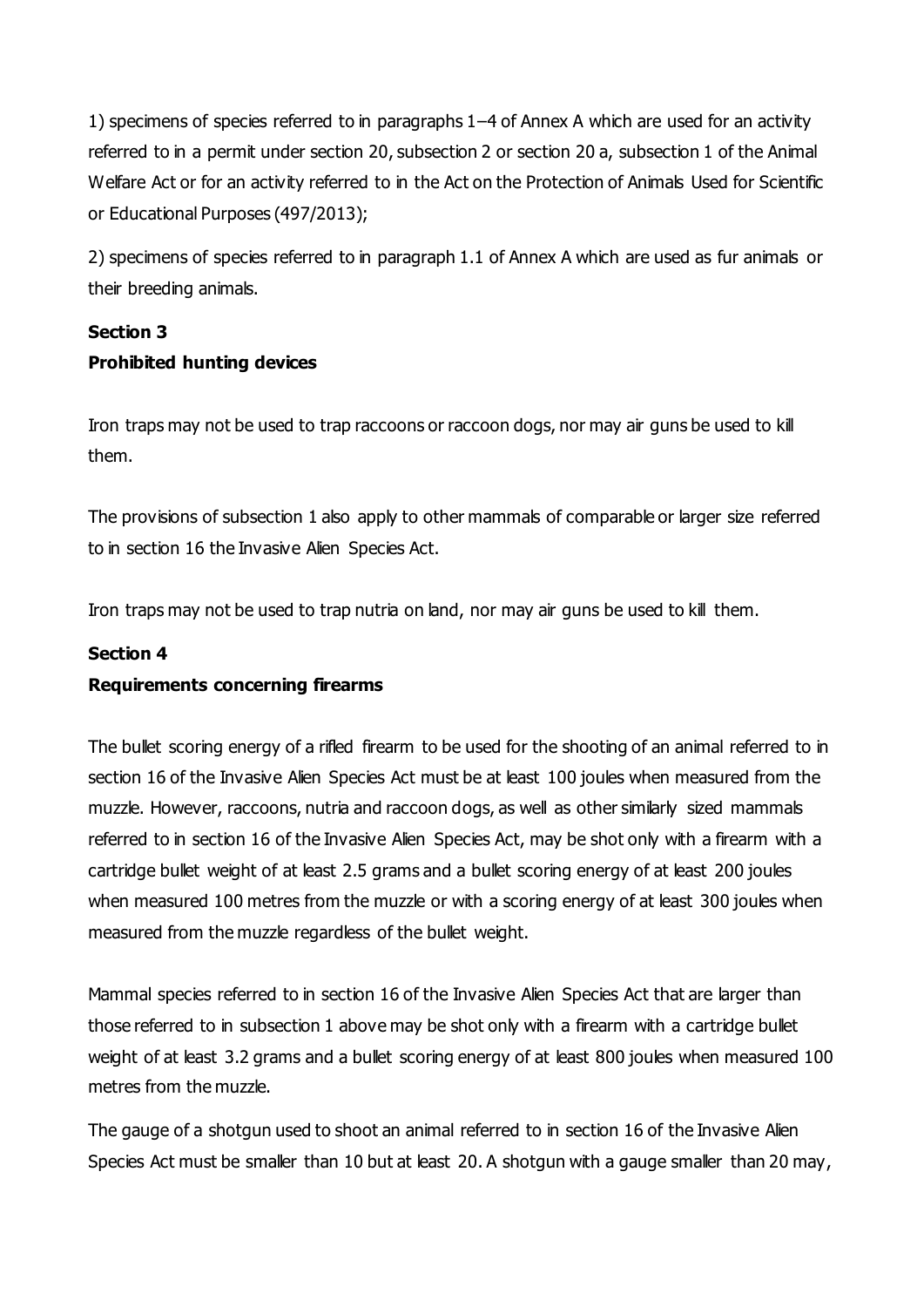however, be used to shoot mink, muskrat and similarly sized or smaller animals, but not a shotgun with a gauge smaller than 36.

If a bow is used for shooting raccoon, muskrat, mink or raccoon dog or another similarly sized mammal referred to in section 16 of the Invasive Alien Species Act, the bow must have a pulling strength of at least 180 newtons.

#### **Section 5**

### **Breaking a muskrat nest**

If an inhabited muskrat nest is broken, the young in the nest must be killed if this is reasonably possible considering the circumstances.

### **Section 6**

## **Entry into force and transitional provisions**

This Decree enters into force on 1 June 2019. However, the ban on breeding invasive alien species of national concern referred to in section 11, subsection 2, paragraph 2 of the Invasive Alien Species Act shall apply to the species referred to in paragraph 8 of Annex B as of 1 June 2022. This Decree repeals the Government Decree on Invasive Alien Species of National Concern (1725/2015).

The species mentioned in paragraphs 1–4 of Annex A are subject to the prohibitions laid down in section 11, subsection 2, paragraph 2 of the Invasive Alien Species Act as of 1 January 2016. The owner of a specimen that has been acquired legally as a pet before 1 January 2016 may, however, keep the animal in their possession until its natural death.

Notwithstanding the provisions of subsection 2:

1) the ban on keeping, breeding, transporting, placing on the market, passing on, selling or otherwise conveying alien species as laid down in section 11, subsection 2, paragraph 2 of the Invasive Alien Species Act shall apply to the hybrids referred to in paragraph 1.1.1 of Annex A upon the entry into force of this Decree.

2) the prohibitions laid down in section 11, subsection 2, paragraph 2 of the Invasive Alien Species Act shall apply to specimens in the taxonomic group referred to in paragraph 1.3 of Annex A and to specimens of the species referred to in paragraphs 4.4 and 4.5 of Annex A upon the entry into force of this Decree;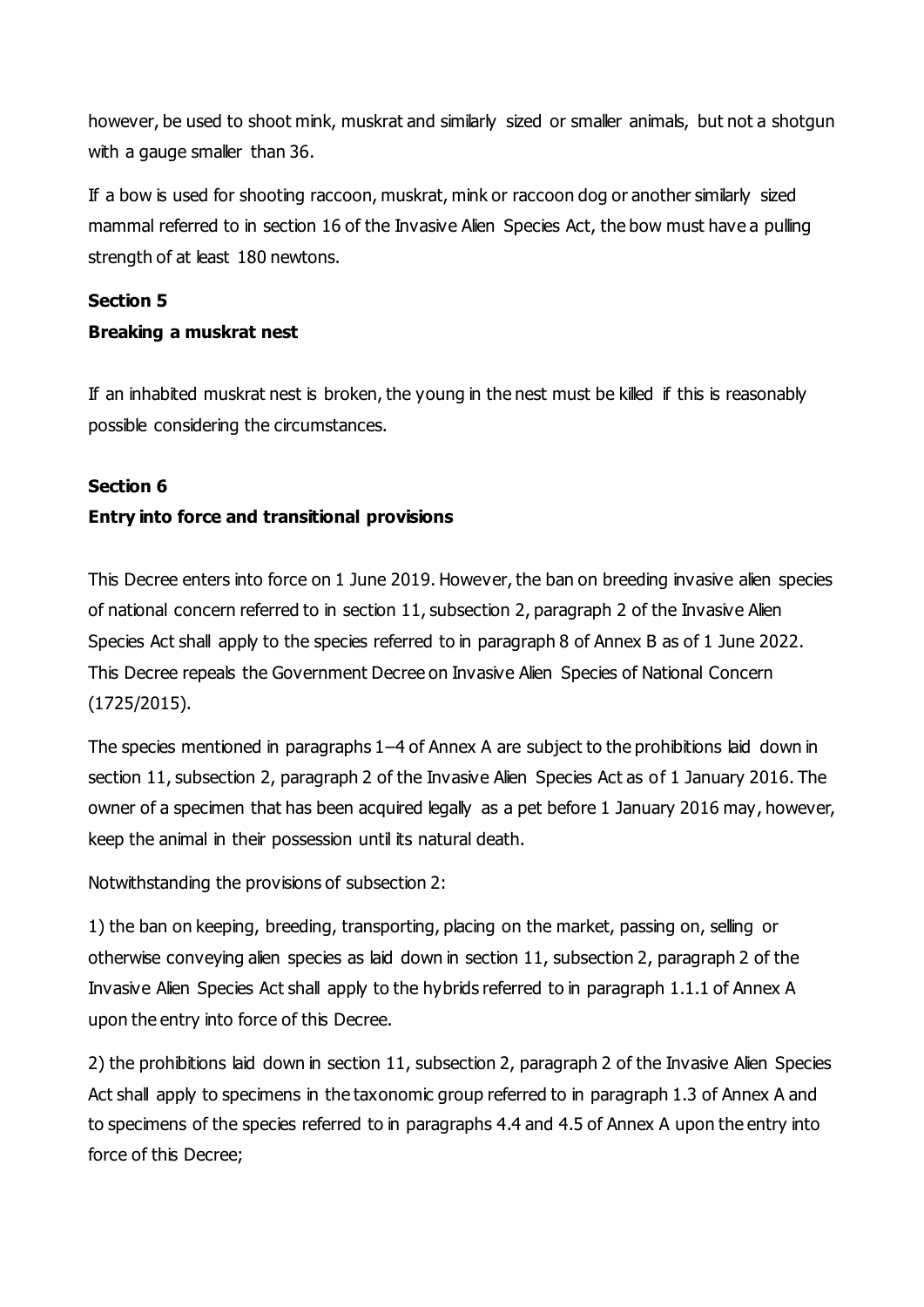3) hybrids referred to in paragraph 1.1.1 of Annex A, specimens in the taxonomic group referred to in paragraph 1.3 of Annex A and specimens of the species referred to in paragraphs 4.4 and 4.5 of Annex A that have been obtained legally as pets before the entry into force of the Decree may be kept until their natural death.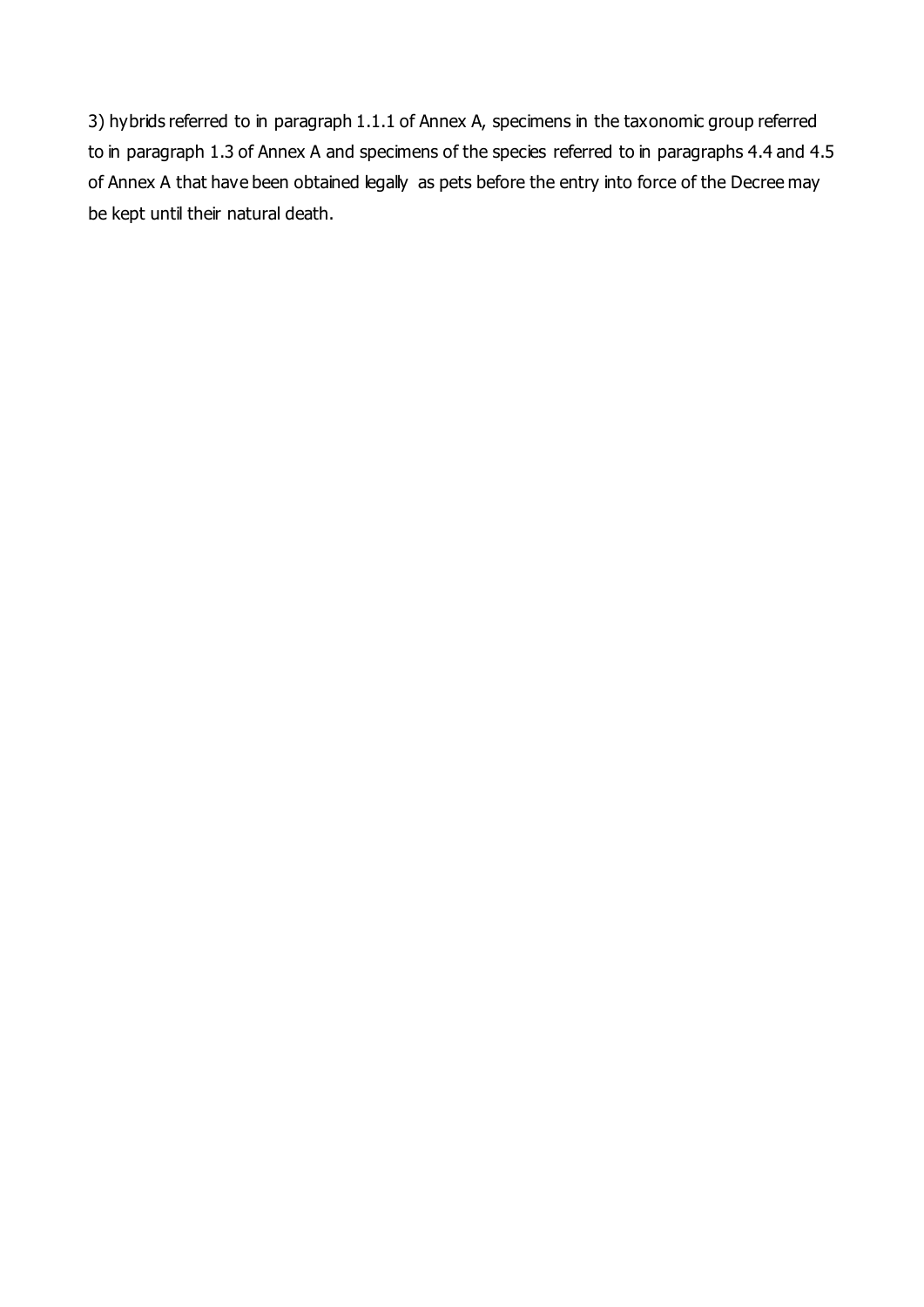#### Annex A

#### ANIMALS

Paragraphs 1.1−2.4 and 4.1 of Annex A refer to those species belonging to the taxonomic group in question that, in Finland, are outside of their native area and that are not included on the list of invasive alien species of European Union concern.

1 Mammals

1.1 taxonomic group: Carnivora,

including

1.1.1 hybrids of domestic dog and wolf (Canis lupus) or domestic dog and other canid species (Canidae) in generations F1–F4, as well as hybrids of these hybrids and canids other than the domestic dog;

1.1.2 hybrids of domestic cat and other feline species in generations F1–F4, as well as hybrids of these hybrids and felines other than the domestic cat;

and excluding the following species:

- carnivores referred to in paragraphs 1 and 2 of section 42, subsection 1 of the Hunting Act (615/1993);

- domestic dog and its hybrids from generation F5 onwards;

- domestic cat and its hybrids from generation F5 onwards;

- ferret.

1.2 taxonomic group: bats Chiroptera

1.3 taxonomic group: chipmunks Tamias

2 Birds

2.1 taxonomic group: birds of prey Accipitriformes and their hybrids

2.2 taxonomic group: falcons Falconiformes and their hybrids

2.3 taxonomic group: owls Strigiformes

2.4 taxonomic group: crows Corvidae

2.5 hybrids of lesser white-fronted goose Anser erythropus and other species of geese